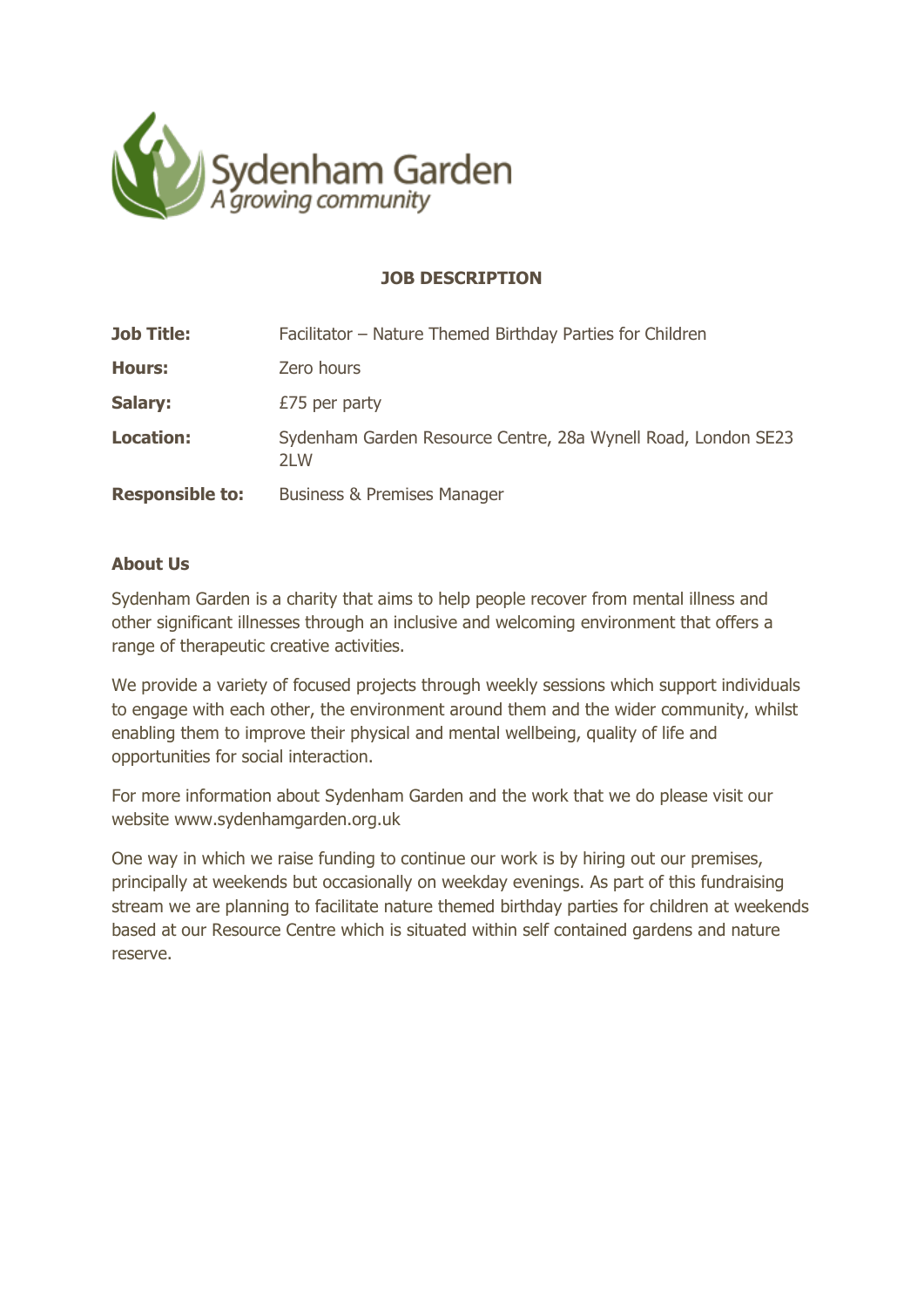## **Job Summary**

We are looking for enthusiastic and dedicated facilitators to host nature themed birthday parties for upto 20 children aged between  $4 - 10$  years old at weekends. All parties will take place outside except in the event of exceptionally heavy rain or high winds.

Parties will be 3 hours long which we envisage will include a treasure hunt, craft activities and outdoor party games (up to 2 hours) which families will choose from a list prior to the party. In addition, there will be a chance to try natural fire lighting, make a toasting fork and toast some marshmallows if appropriate / requested. The final 45 minutes will be set aside for food and drinks etc which the families will be required to bring along with plates, cutlery etc. Families will be responsible for leaving the site tidy and taking any rubbish etc with them at the end of the party.

Parents will be encouraged to stay and join in with activities (led by the facilitator) and the person booking the party must ensure there are at least 5 adults in attendance.

Sydenham Garden will provide all activity resources and manage all party bookings. One of our Booking Hosts will open the Resource Centre before parties and return to lock up afterwards.

### **Main duties and responsibilities**

- Assist Business & Premises Manager in preparing party plan, activity options.
- Liaise with the Business & Premises Manager re: proposed activities, resources & materials required.
- Arrive in good time to prepare / set up party prior to arrival of families.
- Welcome families to Sydenham Garden, activities to start 15 mins after arrival time.
- Lead all activities during the party (with assistance from parents attending).
- The facilitator will be responsible for all Health & Safety matters (including first aid, evacuation in the event of a fire etc) during the party and report any issues including accidents, first aid administered etc arising from the parties to the Business & Premises Manager and provide general feedback as required.
- Ensure site is left tidy and that families take all rubbish etc with them at the end of the party
- Ensure the site is not left unattended during party and await booking host who will lock up after the party has finished.